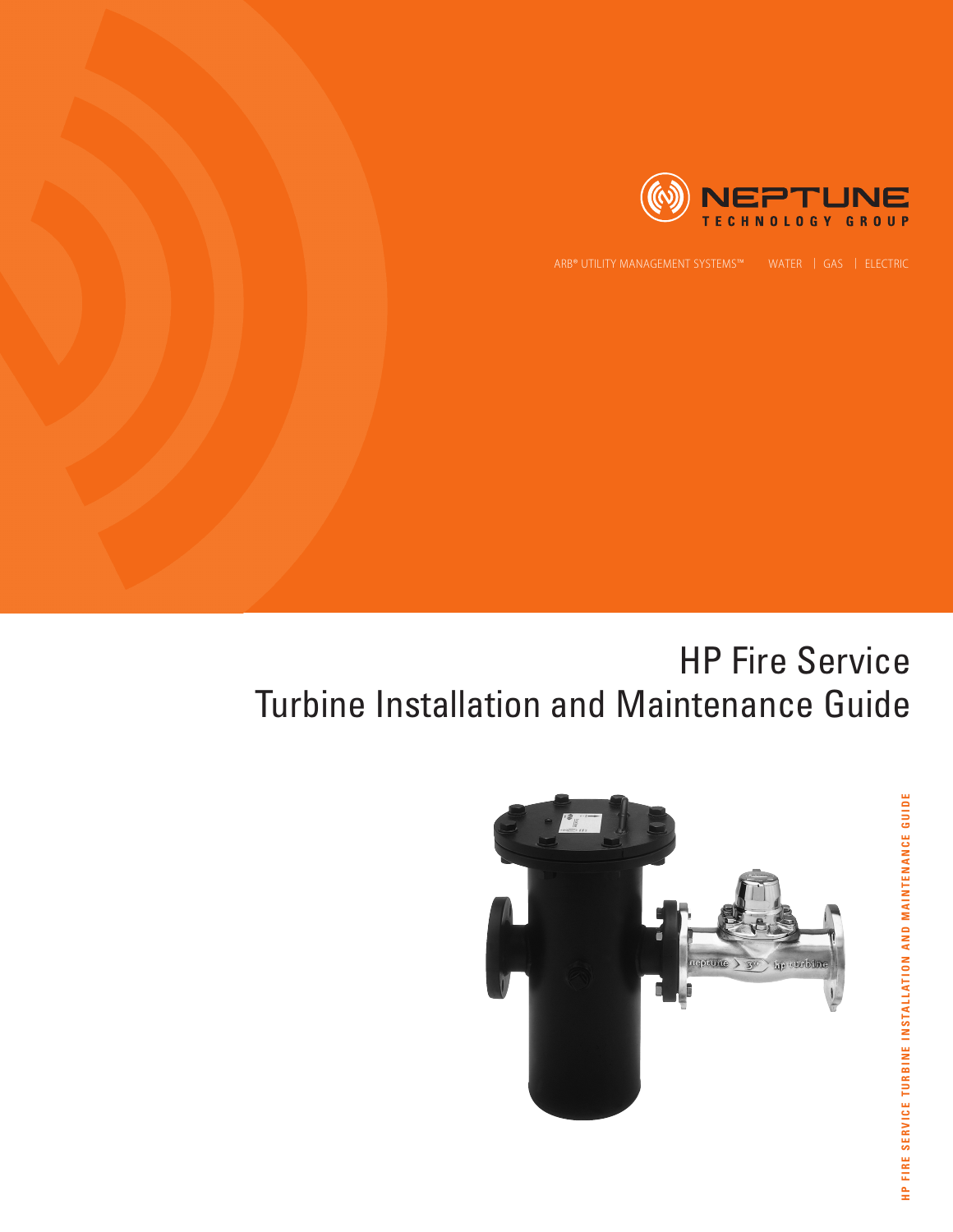

ARB® UTILITY MANAGEMENT SYSTEMS™ WATER | GAS | ELECTRIC

HP Fire Service Turbine Installation and Maintenance Guide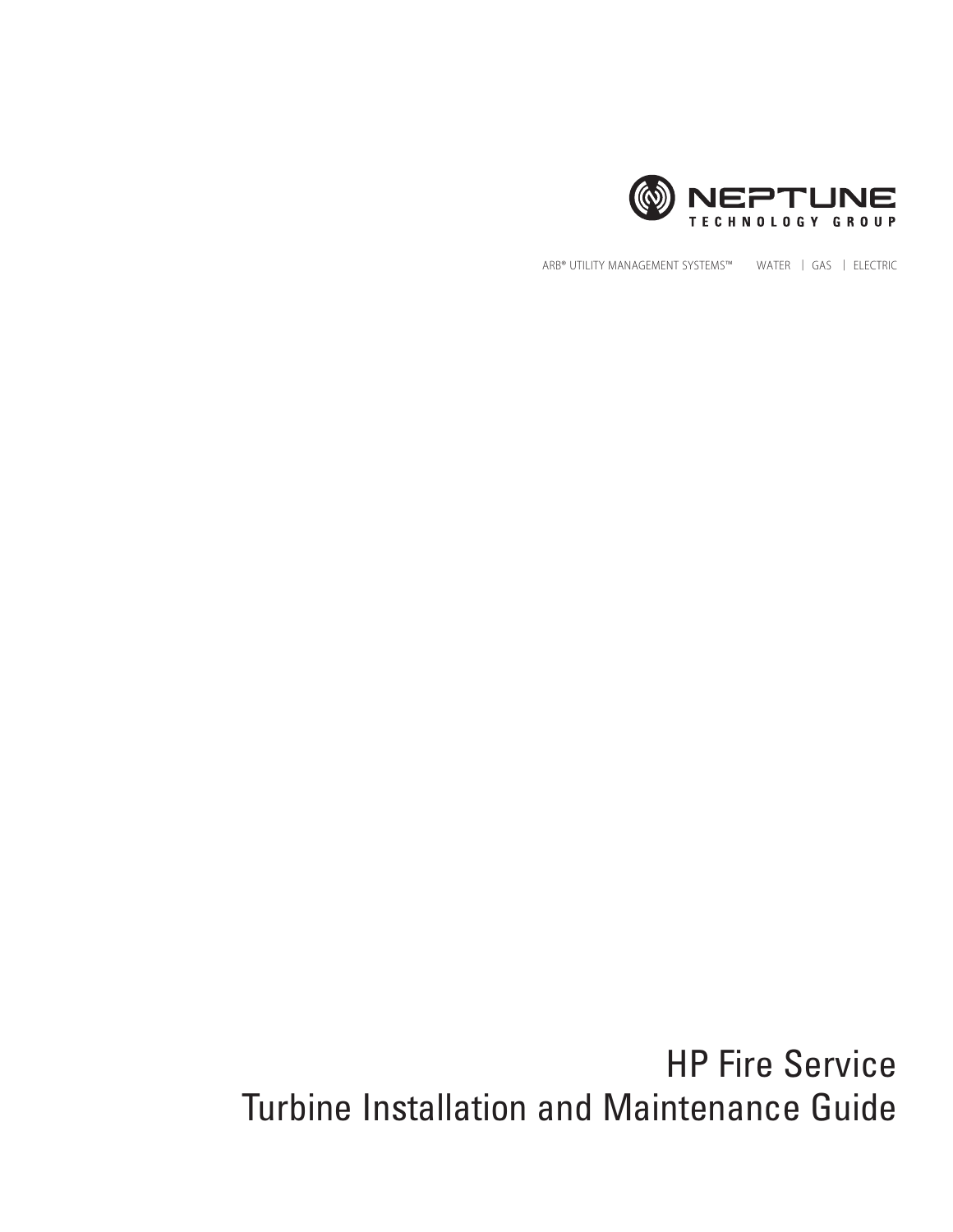This manual is an unpublished work and contains the trade secrets and confidential information of Neptune Technology Group Inc., which are not to be divulged to third parties and may not be reproduced or transmitted in whole or part, in any form or by any means, electronic or mechanical, for any purpose, without the express written permission of Neptune Technology Group Inc. All rights to designs or inventions disclosed herein, including the right to manufacture, are reserved to Neptune Technology Group Inc.

Neptune engages in ongoing research and development to improve and enhance its products. Therefore, Neptune reserves the right to change product or system specifications without notice.

## **Trademarks Used in this Manual**

Neptune is a registered trademark of Neptune Technology Group Inc.

Other brands or product names are the trademarks or registered trademarks of their respective holders.

1600 Alabama Highway 229 Tallassee, AL 36078 USA Tel: (800) 645-1892 Fax: (334) 283-7299

## Neptune Technology Group Inc. Neptune Technology Group (Canada) Ltd. 7275 West Credit Avenue

Mississauga, Ontario L5N 5M9 Canada Tel: (905) 858-4211 Fax: (905) 858-0428

Neptune Technology Group Inc. Ejército Nacional No. 418 Piso 12, Desp. 1201-1202 Col. Chapultepec Morales Delegación Miguel Hidalgo 11570 México, Distrito Federal Tel: (525) 55203 5294 / (525) 55203 5708 Fax: (525) 55203 6503

## **HP FIRE SERVICE TURBINE INSTALLATION AND MAINTENANCE GUIDE** Literature No. IM FSTURB 08.08 © Copyright 2008, Neptune Technology Group Inc. All rights reserved.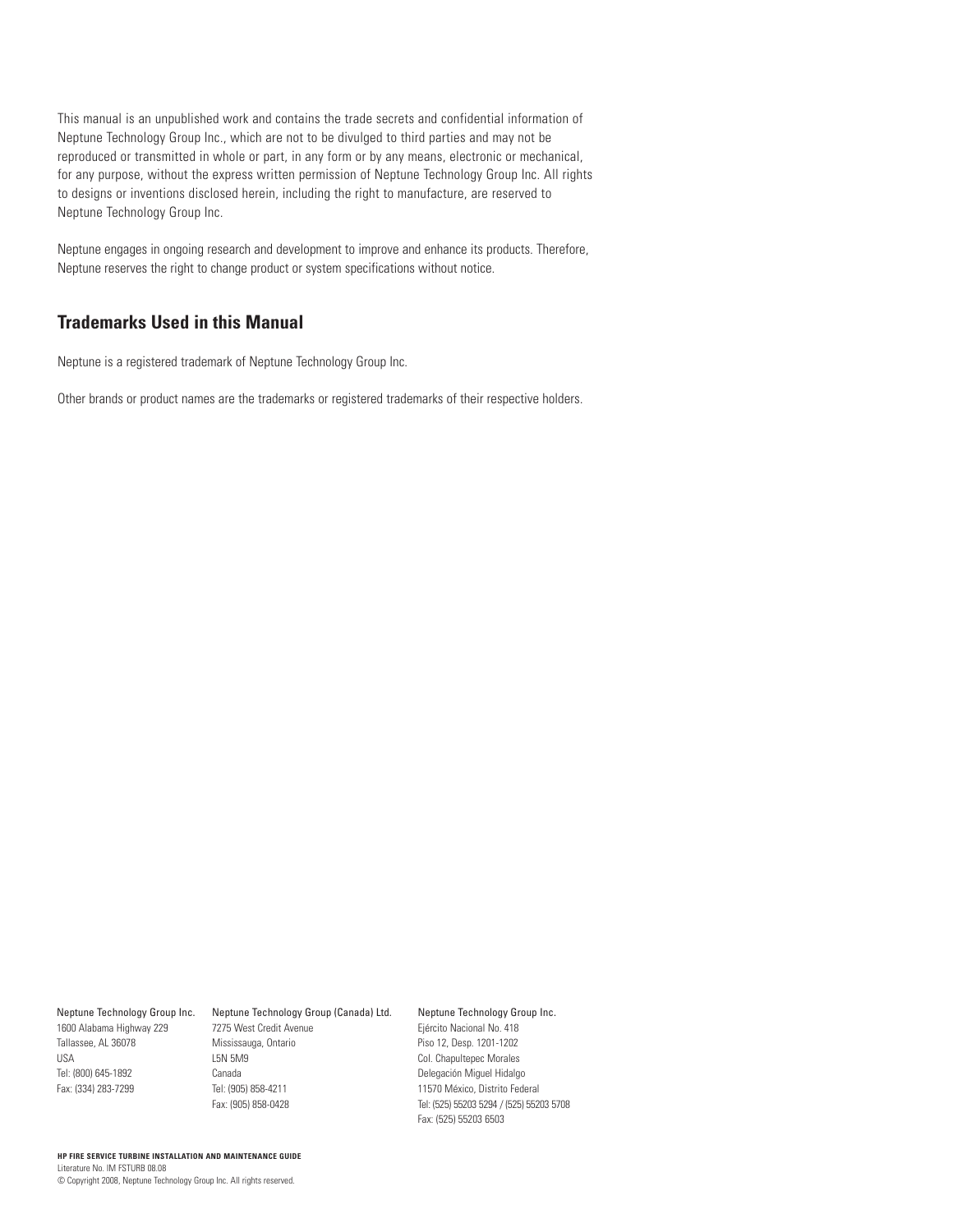

## **O** OVERVIEW

| 0.111<br>. JOHNACHTM TECHNICAL |
|--------------------------------|
|--------------------------------|



## **2** INSTALLATION INSTRUCTIONS

| Installation Instructions |  |
|---------------------------|--|
|                           |  |
| Before Operation          |  |



## **3** MAINTENANCE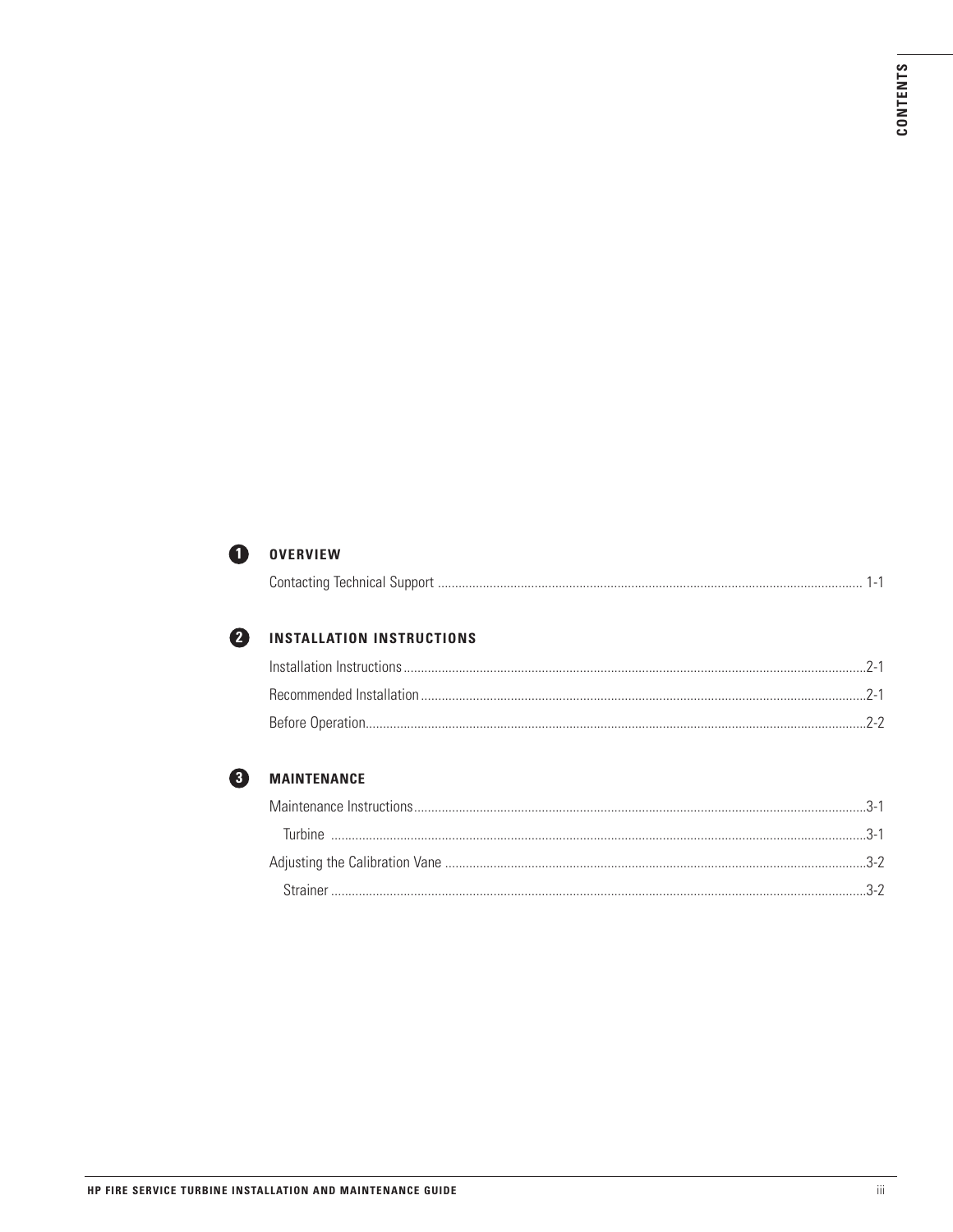| . |  |  |
|---|--|--|
|   |  |  |
|   |  |  |
|   |  |  |
|   |  |  |
| . |  |  |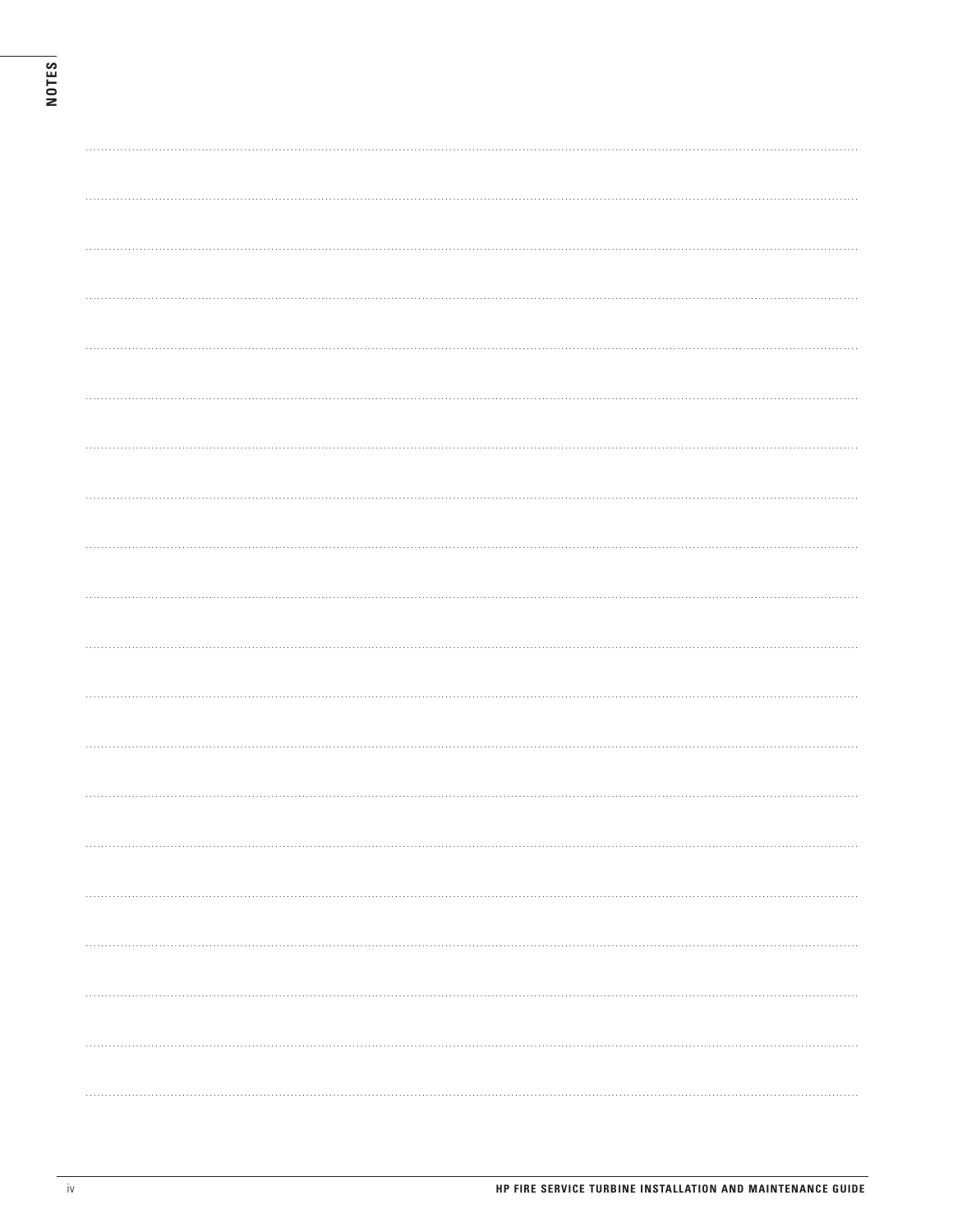## **CHAPTER OVERVIEW**

The High Performance Fire Service Turbine is designed to measure water usage through a designated fire service line or through a single line that serves both fire and domestic use where flow rates are moderate to high. In order to achieve maximum performance in actual service, it is essential that these installation and maintenance instructions be followed.

## **CONTACTING TECHNICAL SUPPORT**

If you encounter any problems with the installation or operation of your HP Fire Service Turbine, please call Neptune at (334) 283-6555 or 1-800-645-1892 and ask to speak with Customer Support.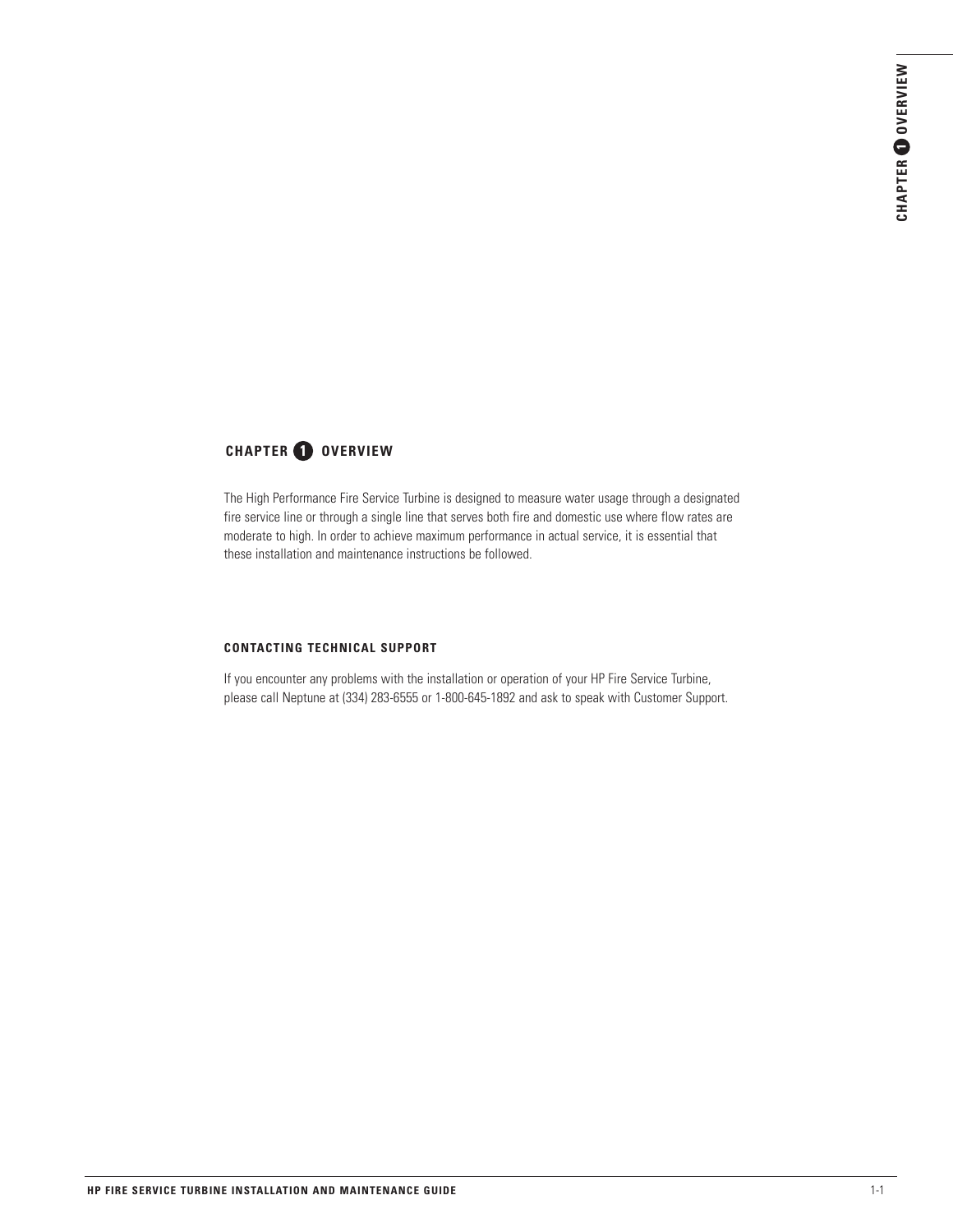| . <b>.</b> . |
|--------------|
|              |
|              |
|              |
|              |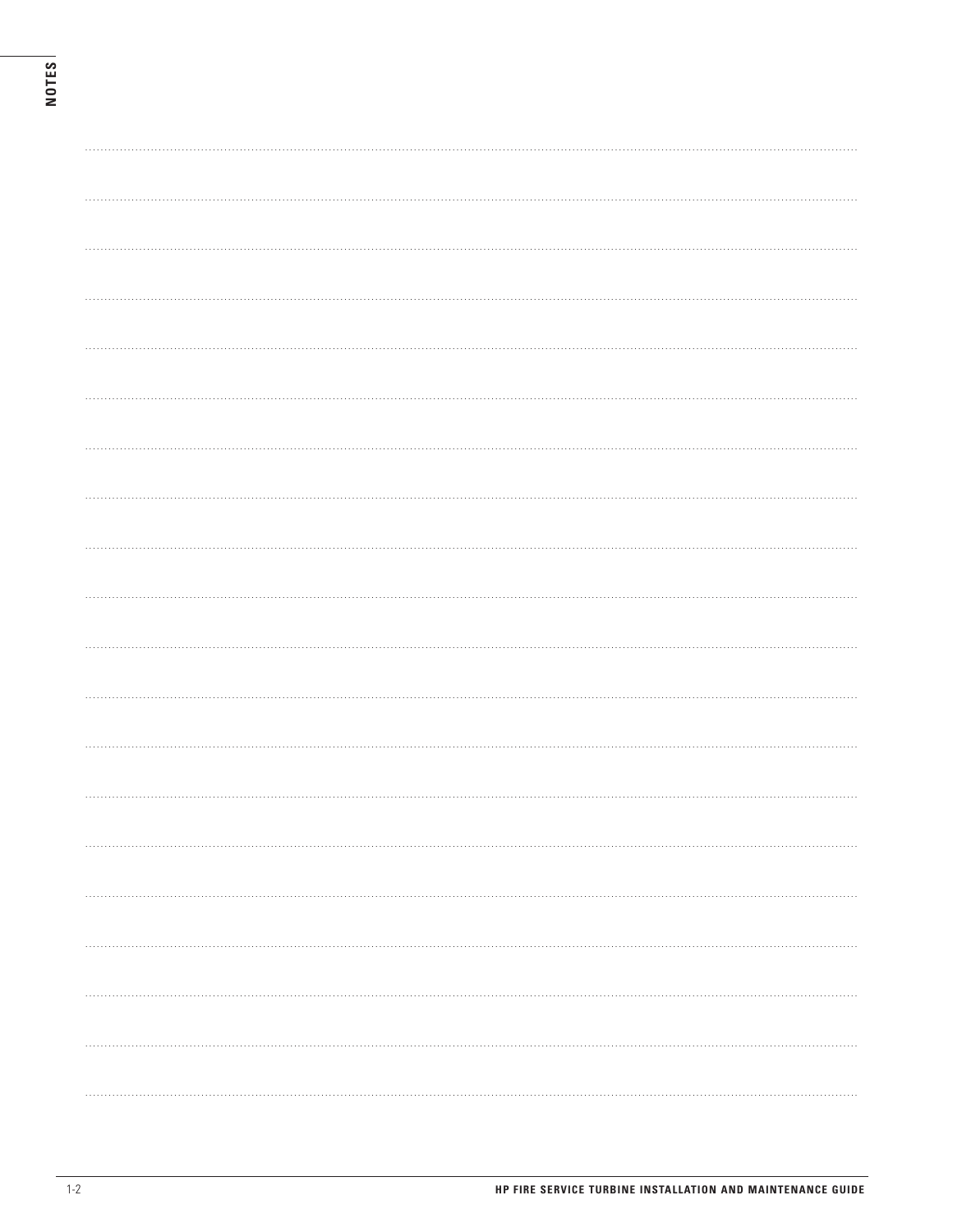# **CHAPTER INSTALLATION INSTRUCTIONS <sup>2</sup> <sup>2</sup>**

This chapter is designed to take you through the installation process for the HP Fire Service Turbine.

## **INSTALLATION INSTRUCTIONS**

The HP Fire Service Turbine meter will operate more accurately and reliably if installed and maintained properly. Fire Service Turbine meter performance is directly related to the flow conditions of the water entering the turbine measuring element. The entering flow is properly conditioned by a strainer installed immediately upstream of the turbine meter.

The HP Fire Service Turbine meter includes the required UL listed and FM approved basket-type strainer attached to the inlet of the fire service turbine. The strainer, in addition to protecting the meter from rocks and debris in the line, also corrects the velocity profile of the flow to the turbine meter reducing the effects of upstream piping variations. Proper service and cleaning of the strainer is important for long term reliability and performance of the turbine measuring element.

## **RECOMMENDED INSTALLATION**

The recommended installation of the fire service turbine meter is in a horizontal position with its arrow pointing in the direction of the water flow.

When installing Neptune meters with a strainer, a minimum of two (2) to four (4) pipe diameters of straight run pipe (can include components that are fully open in their normal operating position) is required upstream and downstream of the meter/strainer assembly.

If a Neptune meter is installed without a strainer, a minimum of eight (8) pipe diameters of straight run pipe (can include components that are fully open in their normal operating position) is required upstream and two (2) to four (4) pipe diameters of straight run pipe downstream of the meter/strainer assembly.

Installation of a test tee is advised as it provides a means to field test the meter without removing it from the line. The test tee may be installed where the test outlet is at least two pipe diameters or more downstream of the water meter outlet. A full size bypass around the meter is also recommended as it provides uninterrupted service capability during meter servicing periods.



When installing a fire service turbine meter, normal good piping practice should always be followed. In particular, all gaskets should be centrally located on their flanges with no overlap or interference with the pipe diameter.

The fire service turbine meter must operate in a completely filled line at all times. The downstream piping must always provide sufficient back pressure to maintain a full line at the meter.

Caution should be exercised to avoid air in the line, or excessive flow rates for extended periods of time.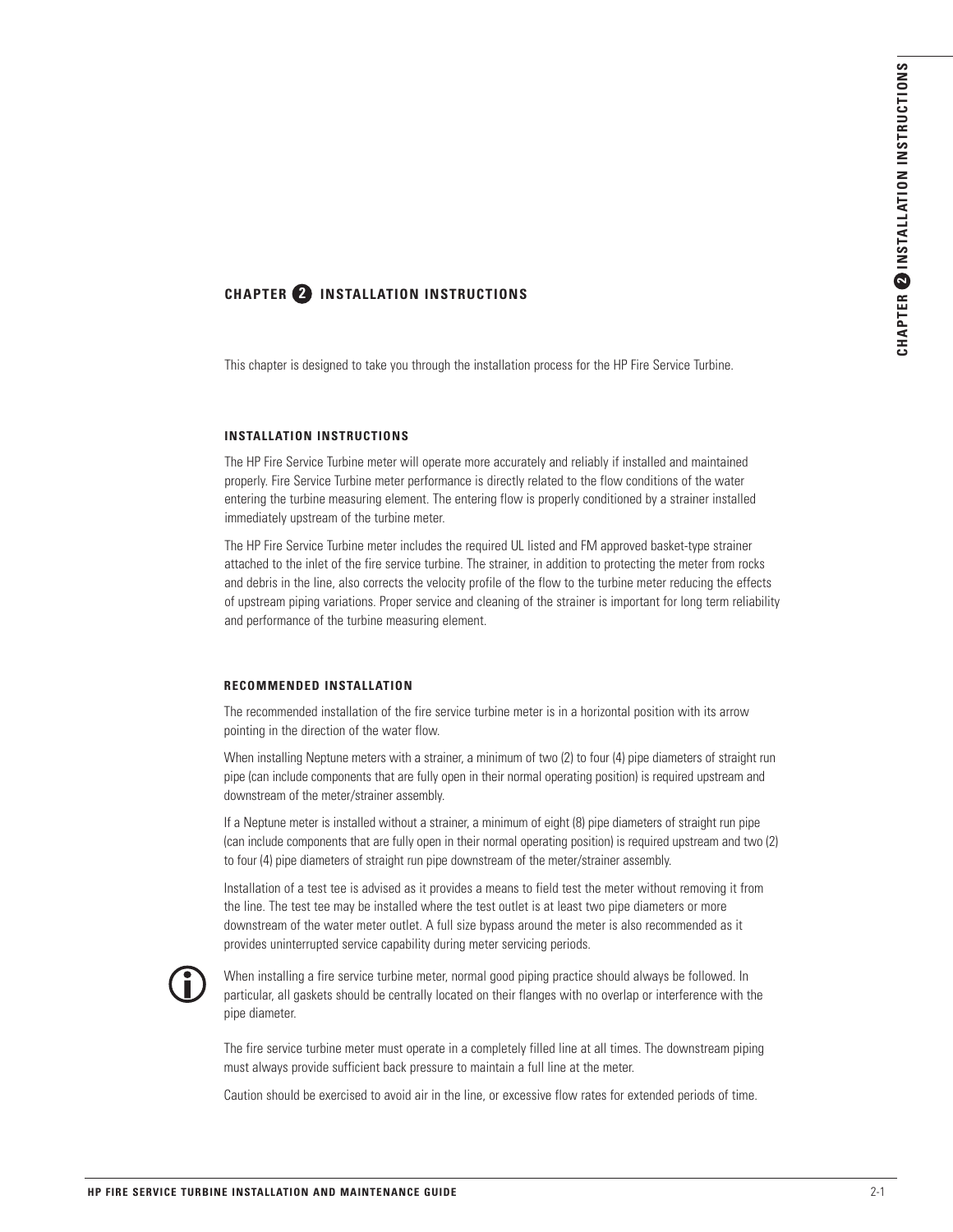## **BEFORE OPERATION**

Before putting the fire service turbine meter into service, follow these steps:

- **1** Close both the inlet and outlet gate valves.
- **2** Turn air bleed screw on strainer cover counter-clockwise one to two turns.
- **3** Slowly open inlet side gate valve to pressurize meter.
- **4** Close air bleed screw (clockwise) when air is completely vented and no "spitting" occurs.
- **5** Slowly open outlet side gate valve until downstream line is pressurized.



After installation, it is important that the upstream (inlet) valve be put in the "full open" position during service. All throttling should be done only on the downstream (outlet) side of the meter.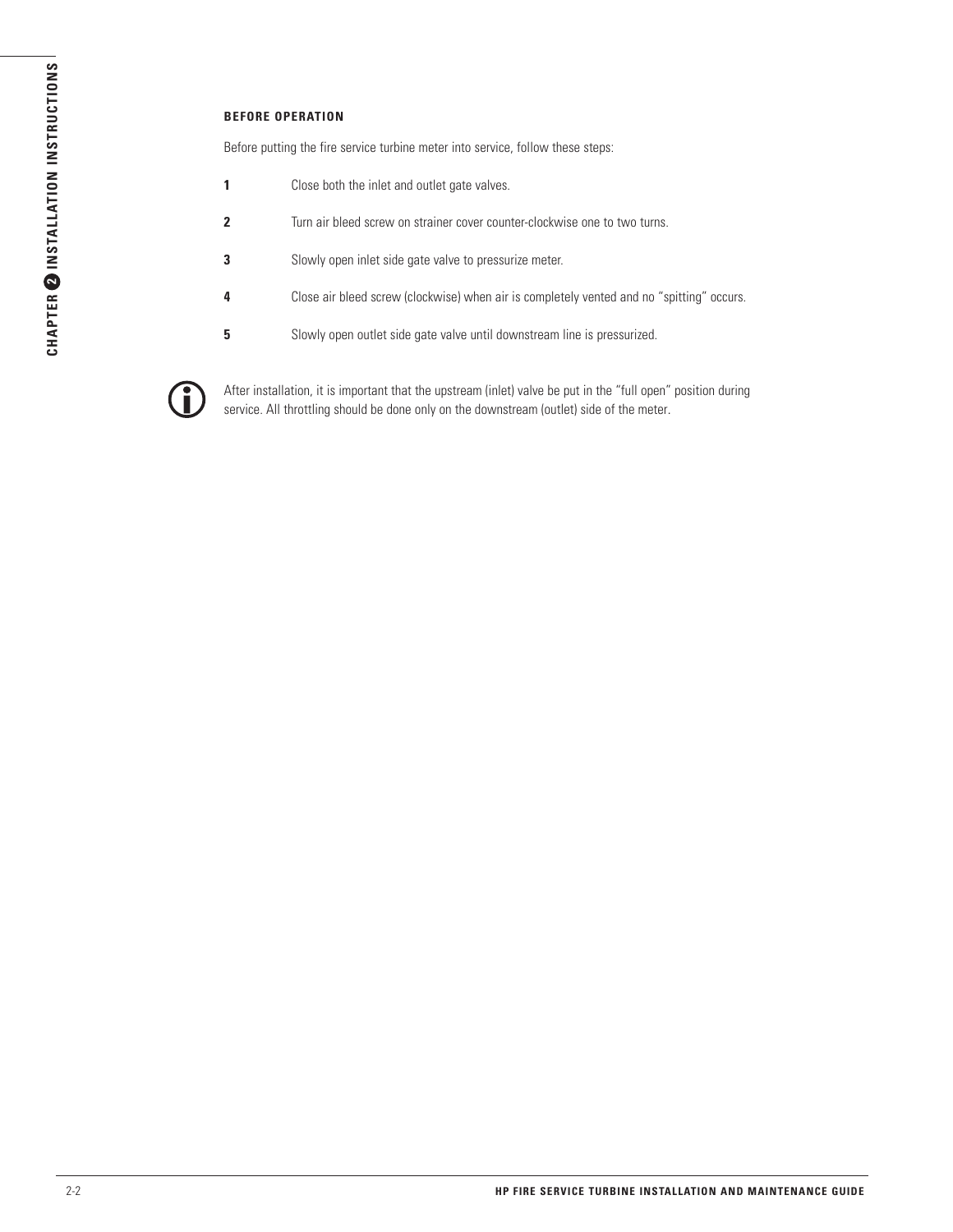## **CHAPTER MAINTENANCE 3**

If you find that your HP Fire Service Turbine is not operating as expected when installed, use the following guidelines to try to determine the source of the problem.

## **MAINTENANCE INSTRUCTIONS**

## **TURBINE**

When maintenance is necessary, the complete unitized measuring element (UME) may be quickly and easily interchanged with a factory-calibrated unit by following these steps:

- **1** Close both the inlet and outlet gate valves.
- **2** Remove cover bolts from the turbine.
- **3** Remove cover and turbine measuring element from maincase.
- **4** Install factory-calibrated UME into maincase.
- **5** Replace cover bolts.
- **6** Tighten cover bolts.
- **7** Follow steps 2 through 5 from "Before Operation" section above.

All UMEs have been factory-calibrated and should not require field calibration.

The complete UME should be tapped and returned for service to the Neptune factory. If the customer does not have a spare unit, a factory-calibrated UME may be purchased directly from Neptune or one of its authorized distributors. Neptune encourages all customers to purchase either a spare UME or a blank cover to enable them to avoid service interruptions.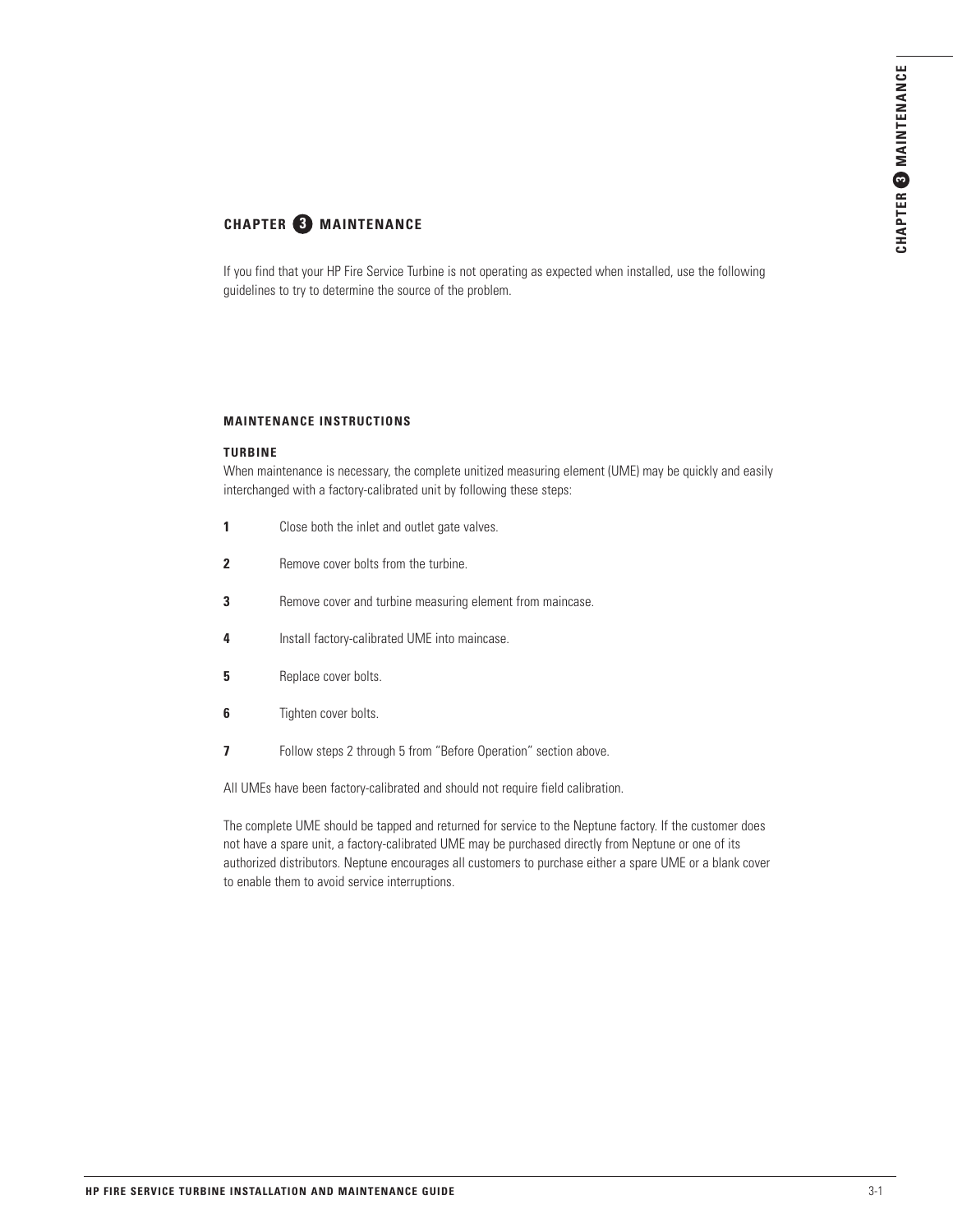## **ADJUSTING THE CALIBRATION VANE**

Neptune equips all new turbine meters and UMEs with a calibration vane. Should field calibration of the turbine element be required, the following steps should be followed:

- **1** Remove seal pin from register and twist off register.
- **2** Loosen lock nut on adjusting stem by turning counter-clockwise.
- **3** Insert slotted screwdriver into slot in top of adjusting stem, and (a) turn clockwise to decrease registration, or (b) turn counter-clockwise to increase registration.



Turning the adjustment stem 15º in either direction results in approximately one percent change in registration. The full range of the calibration vane is 180°.



**Figure 3.1 Calibration Vane**

## **STRAINER**

For maximum efficiency, determine length of time it takes for baskets to become approximately one-third clogged. Remove top cover and clean basket. Replace basket in strainer in original position and tighten cover. Replace gasket if necessary. Spare gaskets will facilitate shorter "shutdown time." Pressure gauge installed before and after strainer in line will indicate pressure loss due to clogging and may be used as a guide to determine when cleaning is required. Strainer is equipped with a flushing port and open bottom basket for removal of sediment. In addition, strainer may be equipped with a "blow-down valve" to facilitate easier cleaning